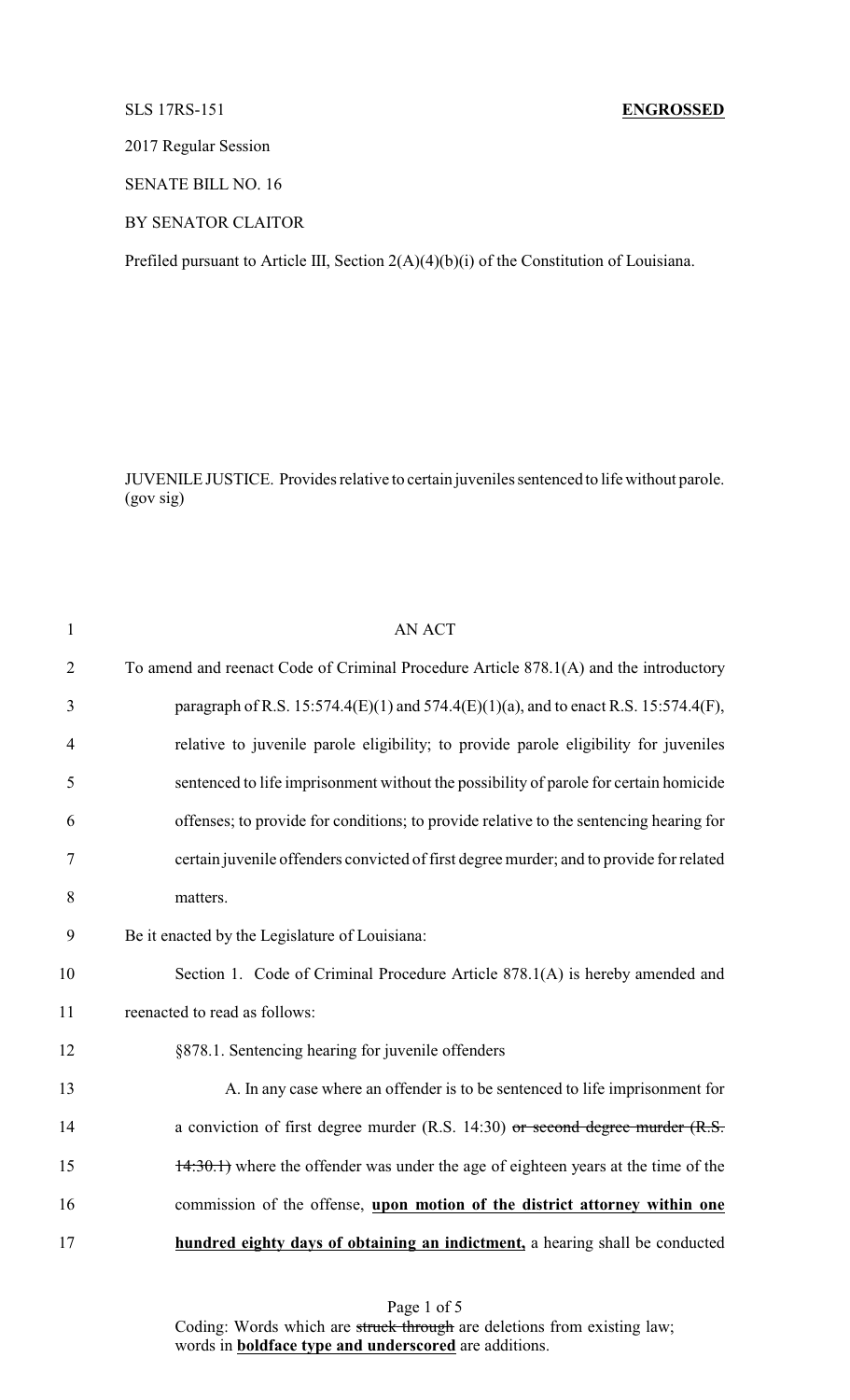| $\mathbf{1}$   | prior to sentencing to determine whether the sentence shall be imposed with or           |
|----------------|------------------------------------------------------------------------------------------|
| $\overline{2}$ | without parole eligibility pursuant to the provisions of R.S. $15:574.4(E)$ . If the     |
| 3              | district attorney does not timely file a motion pursuant to the provisions of this       |
| $\overline{4}$ | Paragraph, then the offender shall be eligible for parole pursuant to the                |
| 5              | provisions of R.S. 15:574.4(E).                                                          |
| 6              | $\ast$<br>$\ast$<br>∗                                                                    |
| $\overline{7}$ | Section 2. The introductory paragraph of R.S. 15:574.4(E)(1) and $574.4$ (E)(1)(a) are   |
| 8              | hereby amended and reenacted, and R.S. 15:574.4(F) is hereby enacted to read as follows: |
| 9              | §574.4. Parole; eligibility; juvenile offenders                                          |
| 10             | $\ast$<br>*<br>*                                                                         |
| 11             | E.(1) Notwithstanding any provision of law to the contrary, any person                   |
| 12             | serving a sentence of life imprisonment for a conviction of first degree murder (R.S.    |
| 13             | 14:30) or second degree murder $(R.S. 14:30.1)$ who was under the age of eighteen        |
| 14             | years at the time of the commission of the offense shall be eligible for parole          |
| 15             | consideration pursuant to the provisions of this Subsection if a judicial determination  |
| 16             | has been made that the person is entitled to parole eligibility pursuant to Code of      |
| 17             | Criminal Procedure Article 878.1 and all of the following conditions have been met:      |
| 18             | (a) The offender has served thirty-five thirty years of the sentence imposed.            |
| 19             | $\ast$<br>$\ast$<br>$\ast$                                                               |
| 20             | F.(1) Notwithstanding any provision of law to the contrary, any person                   |
| 21             | serving a sentence of life imprisonment for a conviction of first degree murder          |
| 22             | (R.S. 14:30) or second degree murder (R.S. 14:30.1) who was under the age of             |
| 23             | eighteen years at the time of the commission of the offense and whose conviction         |
| 24             | became final prior to June 25, 2012, or any person serving a sentence of life            |
| 25             | imprisonment for a conviction of second degree murder (R.S. 14:30.1) who was             |
| 26             | under the age of eighteen years at the time of the commission of the offense and         |
| 27             | whose conviction became, or becomes, final at any time whatsoever, shall be              |
| 28             | eligible for parole consideration pursuant to the provisions of this Subsection          |
| 29             | if all of the following conditions have been met:                                        |

Page 2 of 5 Coding: Words which are struck through are deletions from existing law; words in **boldface type and underscored** are additions.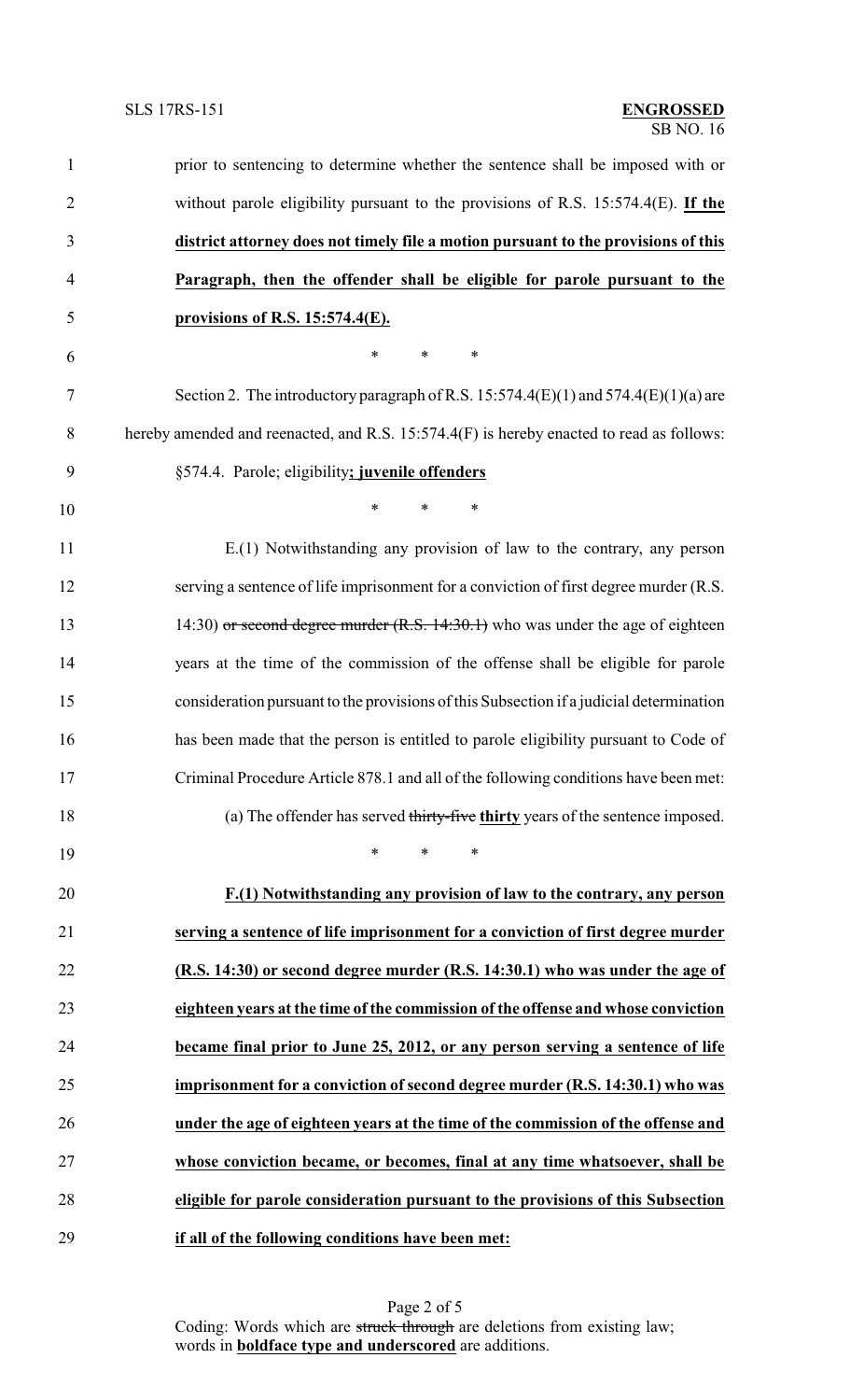| $\mathbf{1}$   | (a) The offender has served thirty years of the sentence imposed.                 |
|----------------|-----------------------------------------------------------------------------------|
| $\overline{2}$ | (b) The offender has not committed any major disciplinary offenses in             |
| 3              | the twelve consecutive months prior to the parole hearing date. For purposes of   |
| 4              | this Subsection, a major disciplinary offense is an offense identified as a       |
| 5              | Schedule B offense by the Department of Public Safety and Corrections in the      |
| 6              | <b>Disciplinary Rules and Procedures for Adult Offenders.</b>                     |
| 7              | (c) The offender has completed the mandatory minimum of one hundred               |
| 8              | hours of prerelease programming in accordance with the provisions of R.S.         |
| 9              | 15:827.1.                                                                         |
| 10             | (d) The offender has completed substance abuse treatment as applicable.           |
| 11             | (e) The offender has obtained a GED certification, unless the offender            |
| 12             | has previously obtained a high school diploma or is deemed by a certified         |
| 13             | educator as being incapable of obtaining a GED certification due to a learning    |
| 14             | disability. If the offender is deemed incapable of obtaining a GED certification, |
| 15             | the offender shall complete at least one of the following:                        |
| 16             | (i) A literacy program.                                                           |
| 17             | (ii) An adult basic education program.                                            |
| 18             | (iii) A job skills training program.                                              |
| 19             | (f) The offender has obtained a low-risk level designation determined by          |
| 20             | a validated risk assessment instrument approved by the secretary of the           |
| 21             | Department of Public Safety and Corrections.                                      |
| 22             | (g) The offender has completed a reentry program to be determined by              |
| 23             | the Department of Public Safety and Corrections.                                  |
| 24             | (2) For each offender eligible for parole consideration pursuant to the           |
| 25             | provisions of this Subsection, the committee on parole shall meet in a            |
| 26             | three-member panel, and each member of the panel shall be provided with and       |
| 27             | shall consider a written evaluation of the offender by a person who has expertise |
| 28             | in adolescent brain development and behavior and any other relevant evidence      |
| 29             | pertaining to the offender.                                                       |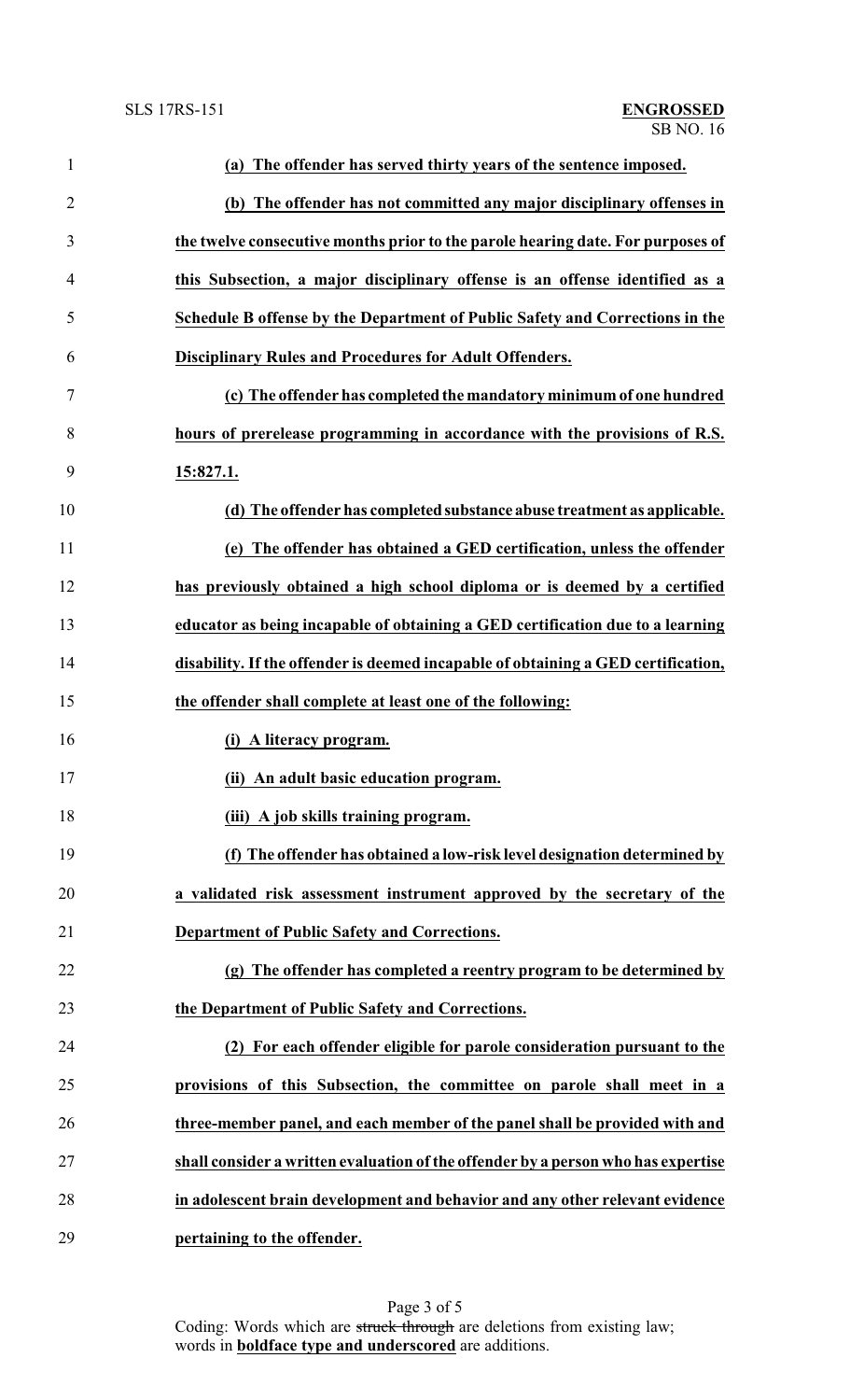| $\mathbf{1}$   | (3) The panel shall render specific findings of fact in support of its                        |
|----------------|-----------------------------------------------------------------------------------------------|
| $\overline{2}$ | decision.                                                                                     |
| 3              | Section 3. The provisions of R.S. 15:574.4(E) as amended by this Act shall apply              |
| 4              | prospectively and retroactively to any person convicted on or after June 25, 2012.            |
| 5              | Section 4. This Act shall become effective upon signature by the governor or, if not          |
| 6              | signed by the governor, upon expiration of the time for bills to become law without signature |
| 7              | by the governor, as provided by Article III, Section 18 of the Constitution of Louisiana. If  |
| 8              | vetoed by the governor and subsequently approved by the legislature, this Act shall become    |
| 9              | effective on the day following such approval.                                                 |
|                |                                                                                               |

The original instrument and the following digest, which constitutes no part of the legislative instrument, were prepared by Alden A. Clement Jr.

## DIGEST

SB 16 Engrossed 2017 Regular Session Claitor

Present law provides relative to parole eligibility for certain imprisoned offenders under certain circumstances.

In *Miller v. Alabama*, 567 U.S. \_\_\_\_, 132 S.Ct. 2455 (2012), the Supreme Court held that mandatory life imprisonment without the possibility of parole for an offender under the age of 18 violates the 8th Amendment's prohibition on cruel and unusual punishment.

Accordingly, present law provides parole eligibility for certain juvenile offenders that are serving a life sentence for first degree murder or second degree murder. Present law further provides parole eligibility for such persons if a judicial determination has been made that the person is entitled to parole eligibility pursuant to a sentencing hearing and certain conditions are met, including the requirement that the person serve 35 years of the sentence imposed.

Present law provides that for persons who are eligible for parole consideration pursuant to present law, the committee on parole is to meet in a three-member panel, each member of the panel is to be provided with and is to consider a written evaluation of the offender by a person who has expertise in adolescent brain development and behavior, and the panel must render specific findings of fact in support of its decision.

Present law provides that in any case where the offender is to be sentenced to life imprisonment for a conviction of first degree murder or second degree murder, and the offender was under the age of 18 years at the time of the commission of the offense, a hearing is to be conducted prior to sentencing to determine whether the sentence will be imposed with or without parole eligibility.

In *Montgomery v. Louisiana*, 577 U.S. \_\_\_\_, 136 S.Ct. 718 (2016), the Supreme Court held that *Miller's* prohibition on mandatory life without parole for juveniles must be applied retroactively. The court further held that a state may remedy a *Miller* violation by extending parole eligibility to juvenile offenders.

Accordingly, proposed law retains present law except that proposed law does the following:

(1) Provides parole eligibility for any person serving a sentence of life imprisonment for

Page 4 of 5

Coding: Words which are struck through are deletions from existing law; words in **boldface type and underscored** are additions.